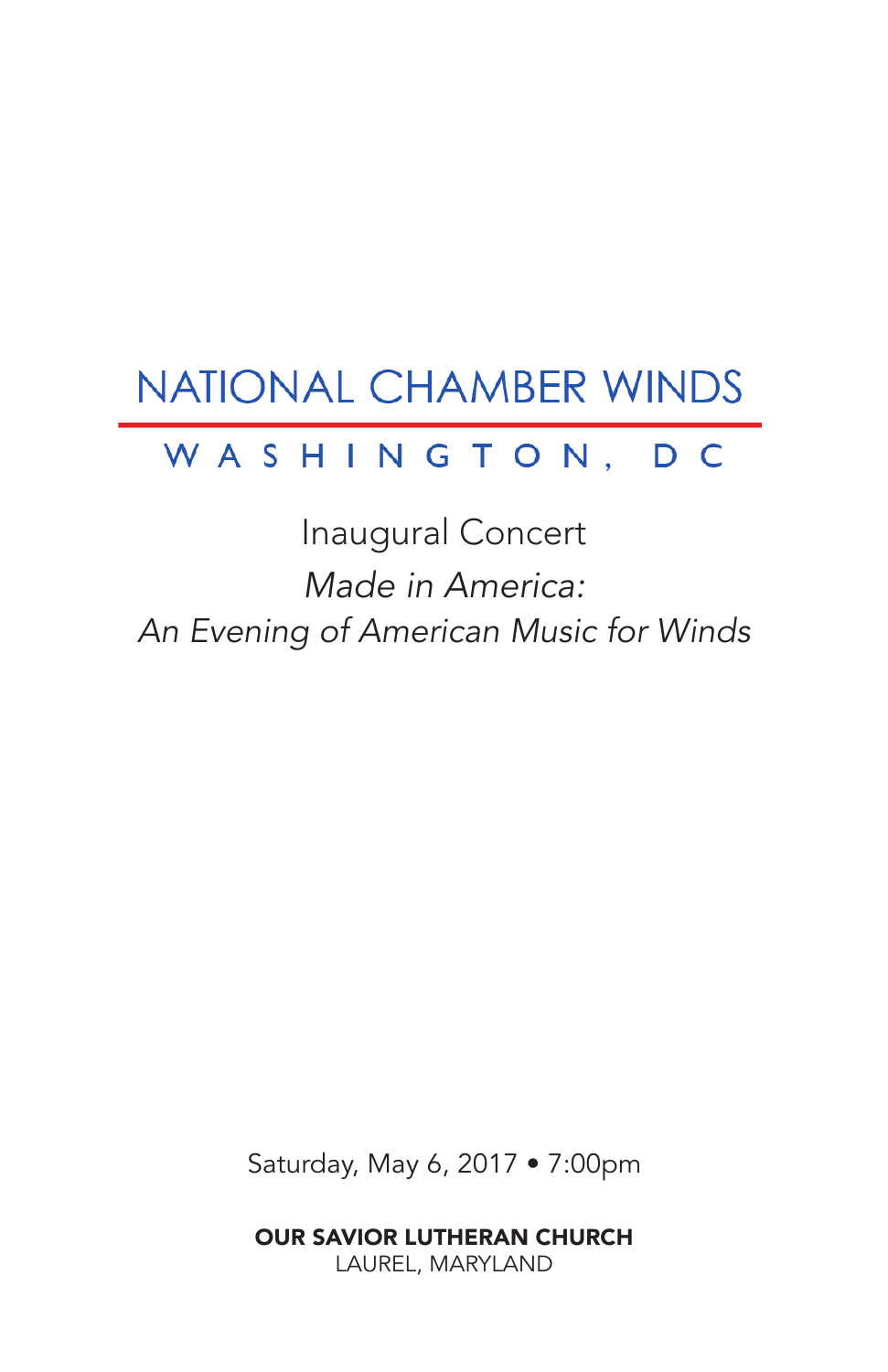### PROGRAM

| Serenade for Wind Instruments, op. 40 (1898)                                    | <b>Arthur Bird</b><br>$(1856 - 1923)$   |
|---------------------------------------------------------------------------------|-----------------------------------------|
| I. Allegro moderato<br>II. Adagio<br>III. Allegro assai<br>IV. Allegro energico |                                         |
| <b>Morning Sides (2010)</b>                                                     | <b>Tim Jansa</b><br>(b. 1974)           |
| I. The City<br>II. The Arts<br>III. The Gardens                                 |                                         |
| Serenade for Winds (1957)<br>I. Allegro                                         | <b>Esther Ballou</b><br>$(1915 - 1972)$ |
| II. Lento e dolve<br>III. Allegro                                               |                                         |
| <b>Consort for Ten Winds (2005)</b>                                             | <b>Robert Spittal</b><br>(b. 1963)      |
| I. Jeux<br>II. Aubade<br>III. Sautereau                                         |                                         |
|                                                                                 |                                         |

## PERSONNEL

Pam Daniels – flute Gina Sebastian – flute Emily Madsen – oboe Sarah Schram – oboe Melissa Lander – clarinet Reis McCullough – clarinet Daniel Bowlds – bassoon David Young – bassoon Cecilia Buettgen – horn Shawn Hagen – horn Robert J. Ambrose – conductor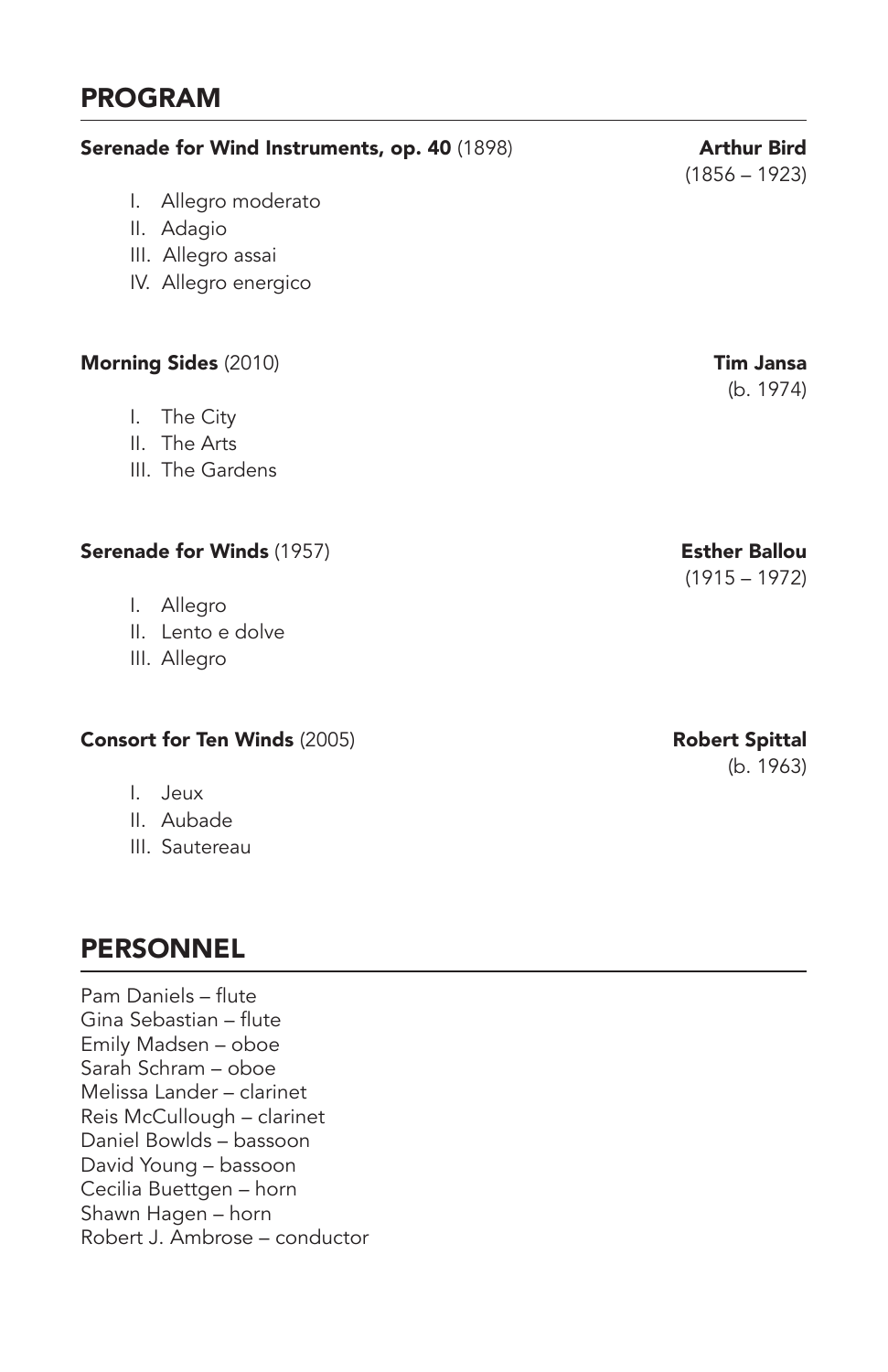## PROGRAM NOTES

#### Serenade for Wind Instruments, Op. 40

Arthur Bird was a native of Belmont, Massachusetts, and as such, is one of only a handful of American composers whose music emerged from the nineteenth century into the twentieth and beyond. That he has avoided notice by many American musicians and performers may stem from his many years away from home, in Europe, or because his greatest works are chamber wind compositions relegated to obscurity by scholars.

The Serenade for Wind Instruments, Op. 40 was completed during the fall months of 1898 and was awarded the Paderewski Prize for best chamber music composition by an American in 1901. It was given its premiere by the Longy Club in Boston on March 31, 1902 and was performed by the New York Philharmonic under the baton of Emil Paur later that year. At the time of the premiere, reviewers wrote, "(Bird's) melodies have character, imagination and fertility. Animation enlivens and fancy flavors his treatment of them. He leads his instruments ingeniously; he combines and contrasts their timbres and euphony and poetic suggestion."

*- Program notes by Brad Genevro and Rodney Winther*

#### Morning Sides

Born in Germany in 1974, German-American composer Tim Jansa's music is heard in venues ranging from concert halls to salons throughout Europe, Asia, Australia, and the Americas, including New York City's Carnegie Hall. He has received numerous commissions to compose new works and create arrangements for a wide variety of ensembles from choral settings and chamber groups, to symphony orchestra and concert band–as well as custom pieces with non-traditional instrumentation. The catalog of his works includes solo vocal and choral music; two string quartets; music for piano, orchestra, concert band, and brass ensemble; as well as a symphony.

About Morning Sides Jansa states, "This piece in three short movement was written on commission from Atlanta-based Morningside Chamber Musicians in celebration of the group's inaugural season (2010-2011). The work's title plays on the name of the Morningside neighborhood in Atlanta–a green, cultured and rather affluent part of the inner city, and namesake of the commissioning ensemble. Three compact movements attempt to capture the main aspects of the neighborhood: its location near Midtown Atlanta with all its hustle and bustle, restaurants, public spaces – and traffic, as can easily be heard in the first movement; the cultured and, on occasion, somewhat highbrow arts scene portrayed in a fun, tongue-in-cheek way; and finally the beautiful and peaceful gardens and parks that surround many of the Morningside residences … including birds chirping in the old trees."